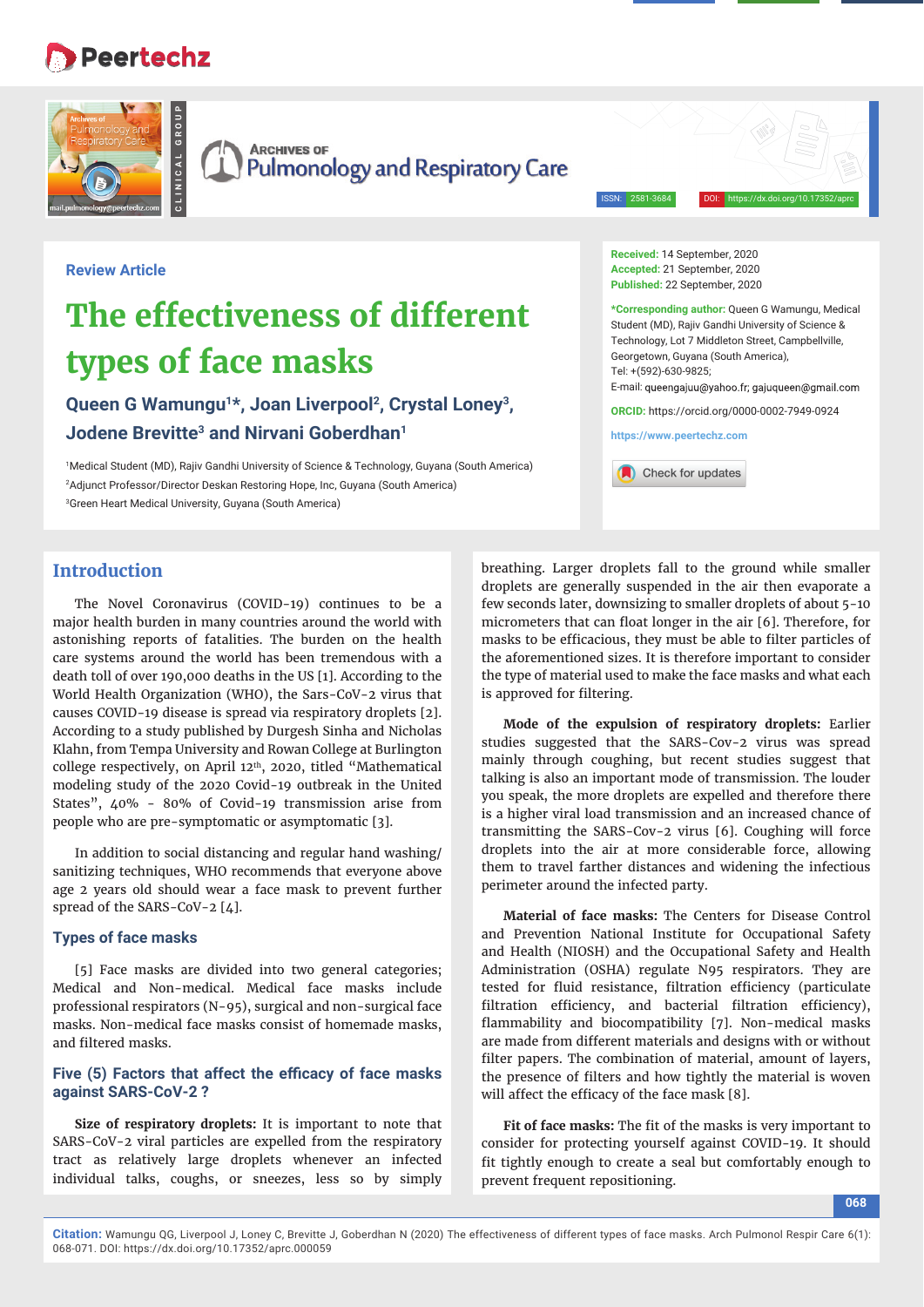"In general, a mask is less helpful or counterproductive if it is not covering the nose and mouth, such as worn down around the neck for extended periods of time or if it is poorly fitting to the point that it requires frequent adjustment, which brings your hands close to your face repeatedly," said Dr. George Anesi, director of the Medical Critical Care Bioresponse team at Penn Medicine [9].

**The technique used in donning, removing and reusing face masks:** WHO recommends extended use (up to 6 hours) over reuse but in extenuating circumstances, such as short supply, face masks can be re-processed (sterilized) and reused. Extended use is accepted if the face mask is damaged, soiled, or wet [10]. The diagram below [Figure 1] was recommended for guiding the reuse of face masks in the medical setting. For nonmedical settings, cloth masks should be washed frequently for the most effective outcome [8].

#### **Effi cacy of Non-Medical face masks in preventing the spread of COVID-19**

The use of non-medical face masks outside of the healthcare setting is recommended but may be inadequate in preventing the spread of the novel coronavirus says a study conducted

by the College of Public Health Medicine Evidence-based COVID-19 Task Team. They stated that not much evidence has been garnered pertaining to the efficacy of cloth masks in comparison to their medical counterparts. They also stated with moderate certainty that the number of cases increases with the use of cloth masks [11].

Non-medical masks are readily available from many local sources and therefore impossible to adequately regulate, which seems to be a part of the problem. The goal of communitywide mask-wearing is to quell the spread of the COVID-19 by decreasing the number of respiratory droplets that are spread by pre-symptomatic and asymptomatic carriers [12], says the European Center for Disease Control.

The percentage efficacy of some household non-medical masks has been stated by one preprints article to be "between a 49% and 86% filtration rate for 0.02 μm exhaled particles whereas surgical masks filtered 89% of those particles." Additionally, they mentioned a laboratory testing which showed "household materials had 3% to 60% filtration rate for particles in the relevant size range, finding them comparable to some surgical masks" [6].



**Citation:** Wamungu QG, Liverpool J, Loney C, Brevitte J, Goberdhan N (2020) The effectiveness of different types of face masks. Arch Pulmonol Respir Care 6(1): 068-071. DOI: https://dx.doi.org/10.17352/aprc.000059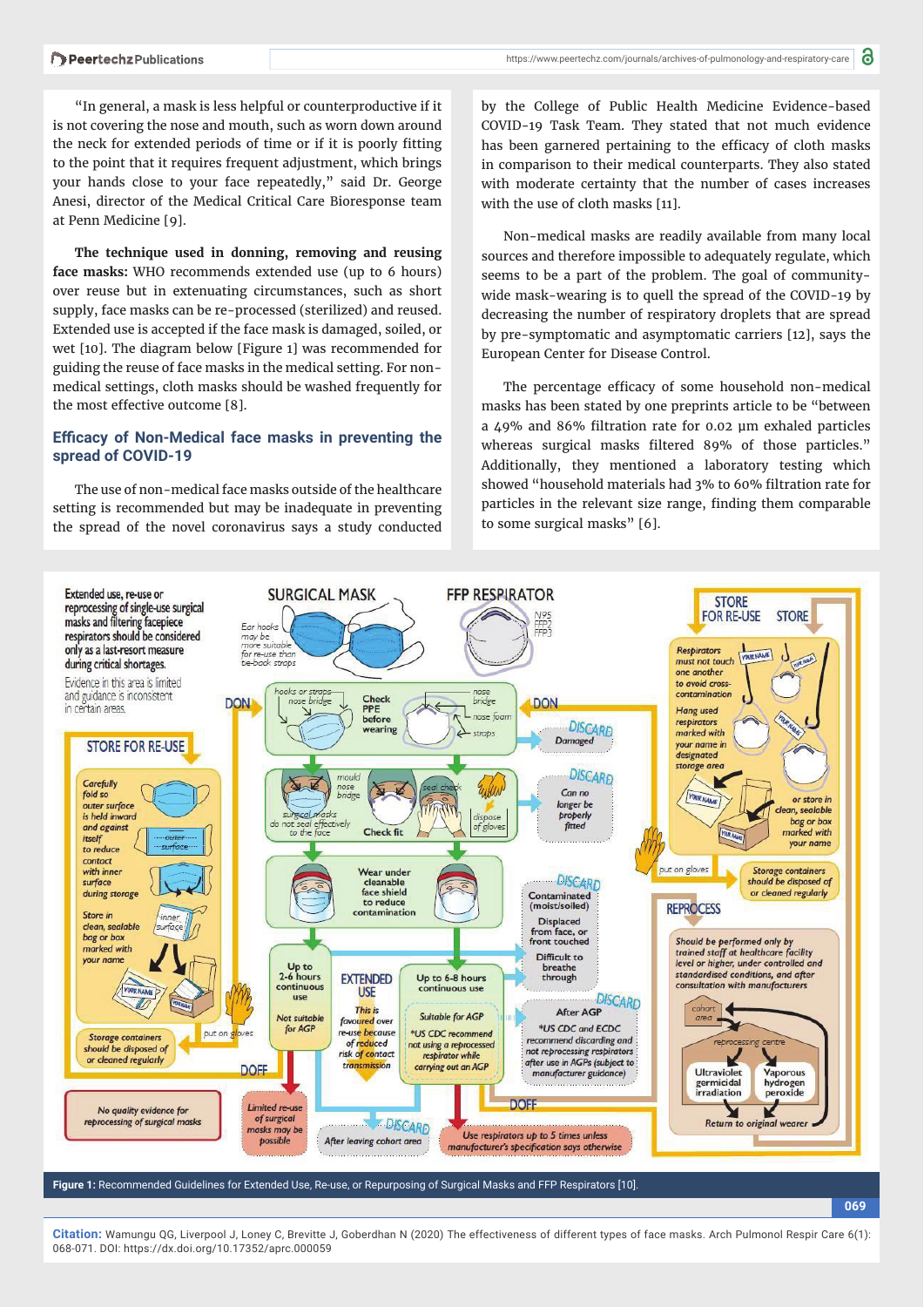According to a study published by Abhiteja Konda and others, on April 24<sup>th</sup>, 2020, titled "Aerosol Filtration Efficiency of Common Fabrics Used in Respiratory Cloth Masks", the efficiency of homemade masks improved when multiple layers were used and when using a specific combination of different fabrics [8]:

- o The function of aerosol particulate sizes in the 10 nm to 10 μm.
- O Filtration efficiency of single layer: 5-80% and 5-95% for particles size <  $300 \text{ nm}$  & >  $300 \text{ nm}$ .
- O Filtration efficiency of hybrids (cotton-silk, cottonchiffon, cotton-flannel):  $> 80\%$  (for particles < 300nm); and  $> 90\%$  (for particles  $> 300$ nm).
- o The enhanced performance is due to the combined effect of mechanical and electrostatic-based filtration.

Ultimately, WHO recommends the use of tightly-woven fabric masks made of linen or cotton consisting of three or more layers. Additional worldwide recommendations include frequent mask washing, comfortable fit, and proper removal techniques [13].

While the fight continues to quantify the benefit of nonmedical masks, a few setbacks still remain. Many versions of non-medical masks provide an inadequate seal to the mouth and nose, there is poor fluid resistance and frequent readjustment is required [14]. Poor compliance and misinformation about their efficacy are also contributing factors. Regardless of these factors, they are effective in reducing the number of droplets spread when compared to the use of no mask at all [15].

#### **Effi cacy of medical masks in preventing the spread of COVID-19 Table 1**

A review in the International Journal of Nursing Studies [titled 'A rapid systematic review of the efficacy of face masks and respirators against coronavirus and other respiratory transmissible viruses for the community], health care workers and sick patients' found that there is benefit in using face mask for healthcare workers and community members. The article stated that ''In the community, masks seemed to be effective with and without hand hygiene and both together are protective." It also stated that continued use of face masks and respirators by health care workers throughout their entire shift had protective benefits against contracting and spreading the virus.

[19,20]. Due to their scarce supply, WHO suggests that professional respirators should only be reserved for healthcare workers in direct contact with COVID-19 patients and procedural or surgical face masks can be worn by healthcare workers, not in direct contact with COVID-19 patients [4].

#### **Effi cacy of medical masks against COVID-19 compared to that of non-medical face masks**

The results from a comparison of surgical and homemade masks against bacterial and viral aerosols from the review article in the International Journal of Nursing mentioned above showed that "the median fit factor of homemade masks was one half that of surgical masks. It went on to say that both surgical and homemade masks decreased the number of microorganisms expelled by the test subjects but the surgical masks were 3 times more effective [19,20].

| Table 1: Showing the Efficacy of Medical Masks against COVID 19 Compared to that of Non-Medical Face Masks.                                                          |                                                                                                                                                                                              |                                                                                                                                                                                                                                         |                                                                                                                                                                                                                                                                  |
|----------------------------------------------------------------------------------------------------------------------------------------------------------------------|----------------------------------------------------------------------------------------------------------------------------------------------------------------------------------------------|-----------------------------------------------------------------------------------------------------------------------------------------------------------------------------------------------------------------------------------------|------------------------------------------------------------------------------------------------------------------------------------------------------------------------------------------------------------------------------------------------------------------|
|                                                                                                                                                                      | <b>Surgical Masks</b>                                                                                                                                                                        | <b>Respirators (N95, FFP)</b>                                                                                                                                                                                                           | <b>Cloths Masks</b>                                                                                                                                                                                                                                              |
| Testing and<br>Approval [16]                                                                                                                                         | Classified by ASTM                                                                                                                                                                           | Evaluated and certified by NIOSH                                                                                                                                                                                                        | Have not been evaluated or tested to<br>recognized standards.                                                                                                                                                                                                    |
| Purpose                                                                                                                                                              | -Also known as FRSM.<br>-Provide a barrier to splashes and large<br>droplets impacting the wearer's mouth, nose,<br>and respiratory tract [17].<br>-Do not protect against smaller droplets. | - Type of respirator<br>- FFP: UK equivalent of N95 (in the USA). 3 categories:<br>FF1, FFP2, FF3<br>- Provide more protection than surgical masks.<br>- Can filter out both large and small particles when the<br>wearer inhales [17]. | - Sewn and non-sewn types<br>- Intended to trap droplets that are released<br>when the wearer talks, coughs, or sneezes.<br>- Can use pillowcases, t-shirts, bandanas,<br>scarves to make them.<br>- Thicker, tightly woven cotton fabrics are<br>preferred [8]. |
| Fit (Face Seal) [16]                                                                                                                                                 | Loose-fitting                                                                                                                                                                                | Tightly fitted to the face                                                                                                                                                                                                              | Fits against face                                                                                                                                                                                                                                                |
| Fit testing<br>requirement                                                                                                                                           | <b>No</b>                                                                                                                                                                                    | Yes                                                                                                                                                                                                                                     | <b>No</b>                                                                                                                                                                                                                                                        |
| Filtration                                                                                                                                                           | 75% [6]                                                                                                                                                                                      | Filters out 95% of airborne particles (large and small)<br>$[16]$                                                                                                                                                                       | $-3 - 60\%$ [6]<br>- High thread-count fabric combined with a<br>high-electrostatic fabric filter aerosols most<br>effectively [8]                                                                                                                               |
| Use limitations [16]                                                                                                                                                 | Disposable, meant for one-time use.                                                                                                                                                          | Generally for a single-time use                                                                                                                                                                                                         | -May be difficult to breathe through the fabric<br>-Wash between uses                                                                                                                                                                                            |
| Intended Users [18]                                                                                                                                                  | - Healthcare workers, and patients in<br>healthcare settings.                                                                                                                                | Health care workers.                                                                                                                                                                                                                    | General public                                                                                                                                                                                                                                                   |
| When to wear [18]                                                                                                                                                    | - During single or multiple patients'<br>interactions or routine health procedures. -<br>Surgical masks are also recommended when<br>N95s are not available.                                 | Recommended for use by healthcare workers providing<br>care for patients with Covid-19, and performing<br>procedures putting them more at risk of virus exposure.                                                                       | Recommended for persons who cannot<br>perform social distancing:<br>-When coughing or sneezing.<br>- In public transportations, grocery stores,<br>pharmacies, and other essential businesses                                                                    |
| ASTM: American Society for Testing and Material; NIOSH: National Institute for Occupation and Safety; FRSM: Fluid Resistant Surgical Mask; FFP: Filtering Face Piece |                                                                                                                                                                                              |                                                                                                                                                                                                                                         |                                                                                                                                                                                                                                                                  |
| 070                                                                                                                                                                  |                                                                                                                                                                                              |                                                                                                                                                                                                                                         |                                                                                                                                                                                                                                                                  |

**Citation:** Wamungu QG, Liverpool J, Loney C, Brevitte J, Goberdhan N (2020) The effectiveness of different types of face masks. Arch Pulmonol Respir Care 6(1): 068-071. DOI: https://dx.doi.org/10.17352/aprc.000059